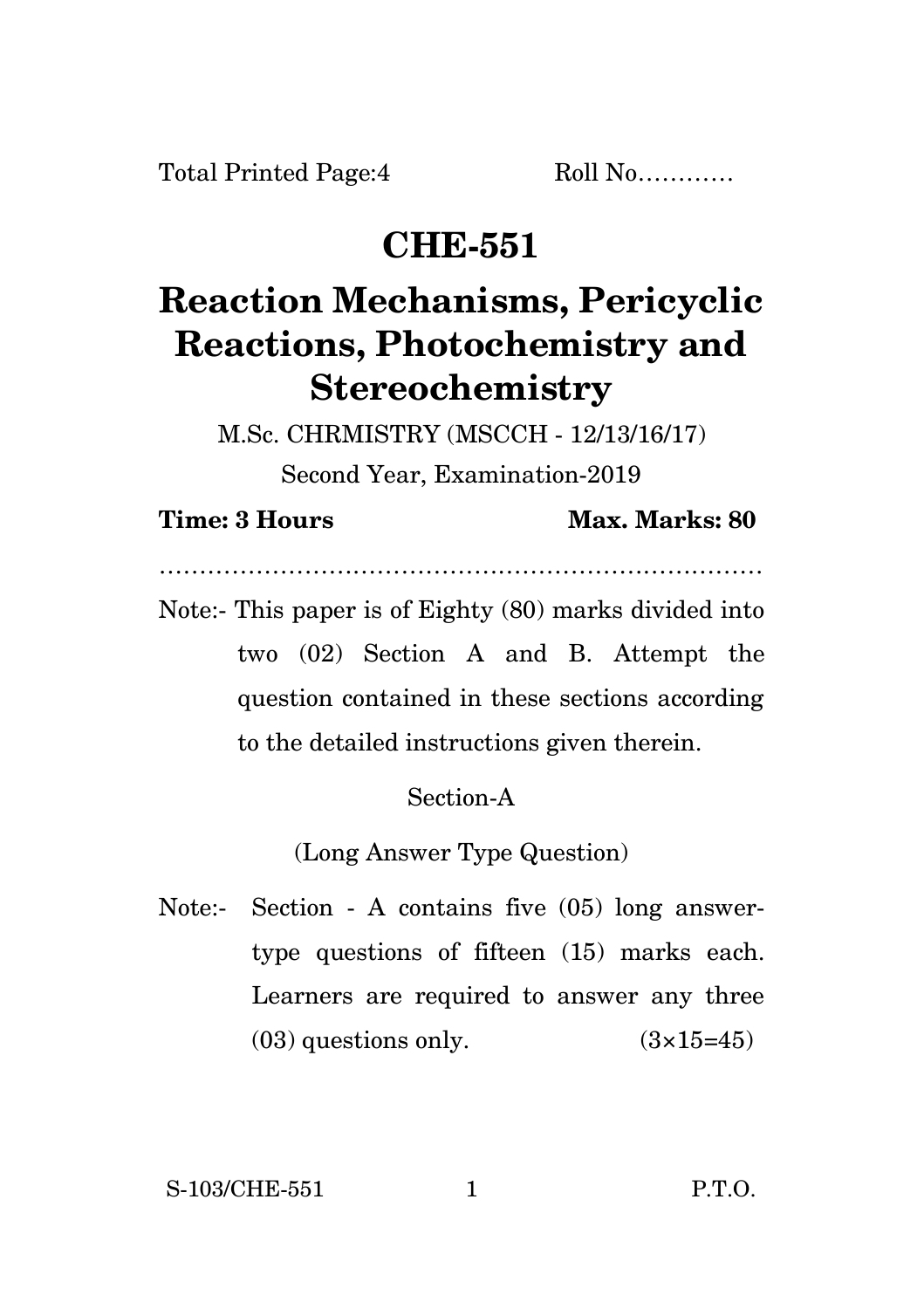1. (a) Discuss one addition reaction and displacement reaction with mechanism involving carbarions.

> (b) Arrange following free radicals in increasing order of stability. Explain why.

Benzylic, Tertiary, Allylic, Secondary primary.

2. (a) Draw and compare  $\pi$  molecular orbitals of Allylic carbocation and Allylic radical.

> (b) Discuss stereochemistry of mode of reactions in electro cyclic reactions of 4 ne and  $4n + 2\overline{e}$  systems.

3. (a) Draw Jablonski diagram and explain various thermal or non – radiative decay processes

> (b) Write note on photosensitization and triplet energy transfer when mixture of Benzophenone and Butadiene is irradiated at wavelength of 385 nm.

- 4. Write detailed note on
	- (a) Barton Reaction
	- (b) cope Rearrangement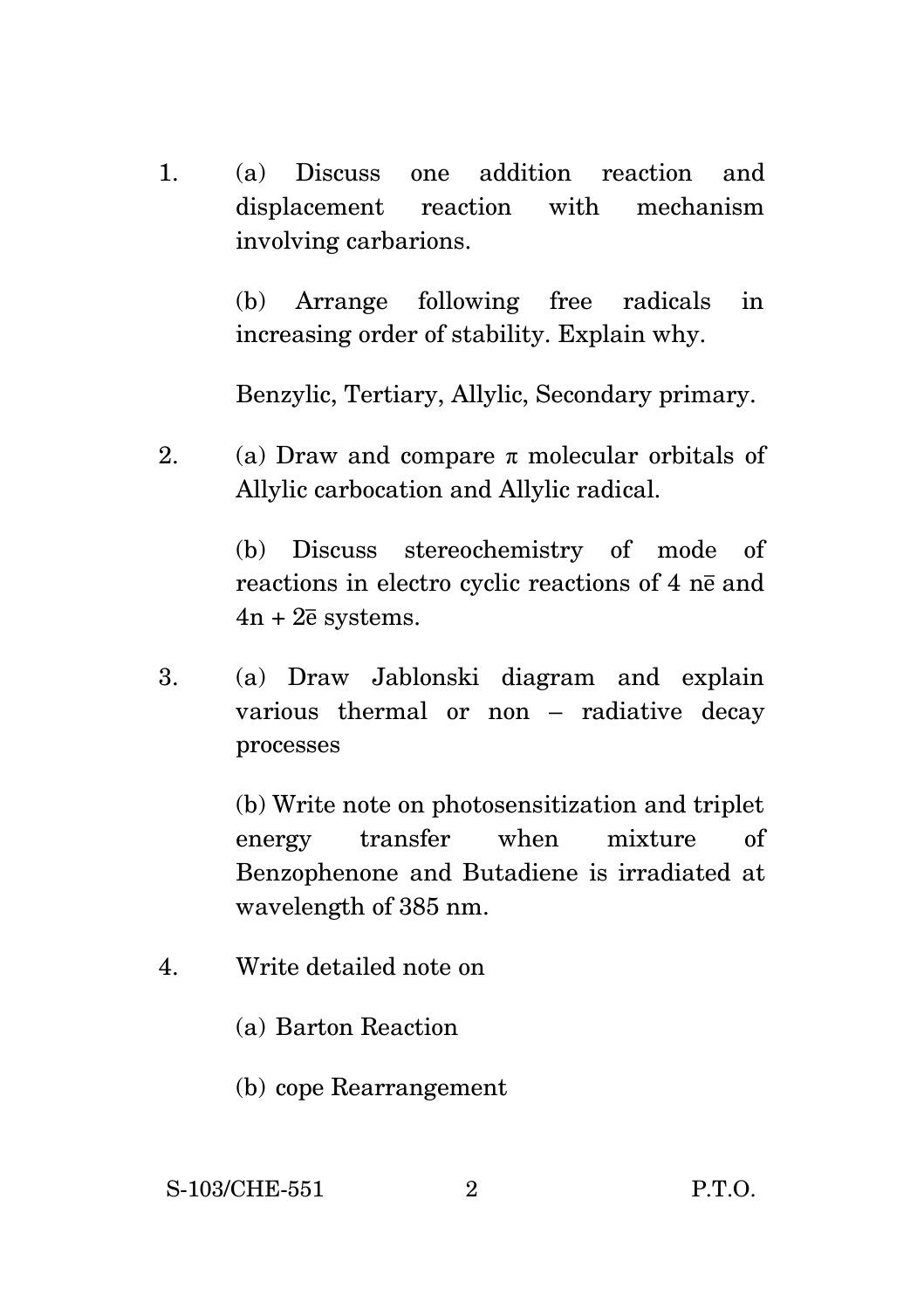5. (a) Write explainatory note on non geninally dicusatituted cyclohexanes.

> (b) Complete the following reaction and identify A to E



#### Section-B

#### (Short Answer Type Question)

Note:- Section-B contains eight (08) short answer type questions of seven (07) marks each. Learners are required to answer any five (05) questions only.  $(5 \times 7=35)$